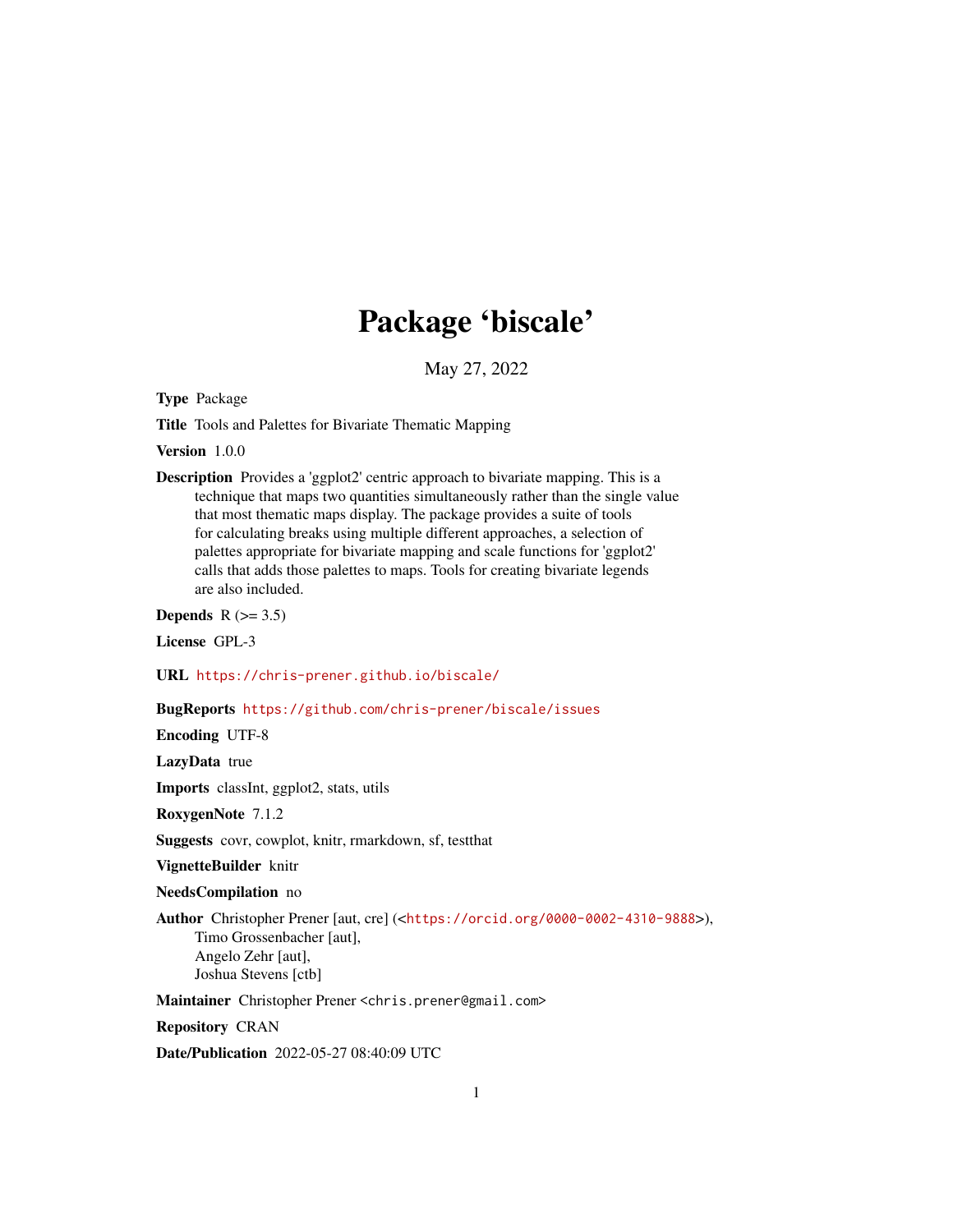## <span id="page-1-0"></span>R topics documented:

| Index | 13 |
|-------|----|

bi\_class *Create Classes for Bivariate Maps*

### Description

Creates mapping classes for a bivariate map. These data will be stored in a new variable named bi\_class, which will be added to the given data object.

### Usage

### bi\_class(.data, x, y, style, dim = 3, keep\_factors = FALSE, dig\_lab = 3)

### Arguments

| .data        | A data frame, tibble, or sf object                                                                                                                                                                                     |
|--------------|------------------------------------------------------------------------------------------------------------------------------------------------------------------------------------------------------------------------|
| X            | The x variable, either a numeric (including double and integer classes) or factor                                                                                                                                      |
| У            | The y variable, either a numeric (including double and integer classes) or factor                                                                                                                                      |
| style        | A string identifying the style used to calculate breaks. Currently supported styles<br>are "quantile", "equal", "fisher", and "jenks". If both x and y are factors,<br>this argument can be omitted.                   |
|              | Note that older versions of biscale used "quantile" as the default for this<br>argument. Now that bi_class accepts factors, this argument no longer as a<br>default and older code will error.                         |
| dim          | The dimensions of the palette. To use the built-in palettes, this value must be<br>either 2, 3, or 4. A value of 3, for example, would be used to create a three-by-<br>three bivariate map with a total of 9 classes. |
|              | If you are using a custom palette, this value may be larger (though these maps<br>can be very hard to interpret).                                                                                                      |
|              | If you are using pre-made factors, both factors must have the same number of<br>levels as this value.                                                                                                                  |
| keep_factors | A logical scalar; if TRUE, the intermediate factor variables created as part of the<br>calculation of bi_class will be retained. If FALSE (default), they will not be<br>returned.                                     |
| dig_lab      | An integer that is passed to base: : cut()                                                                                                                                                                             |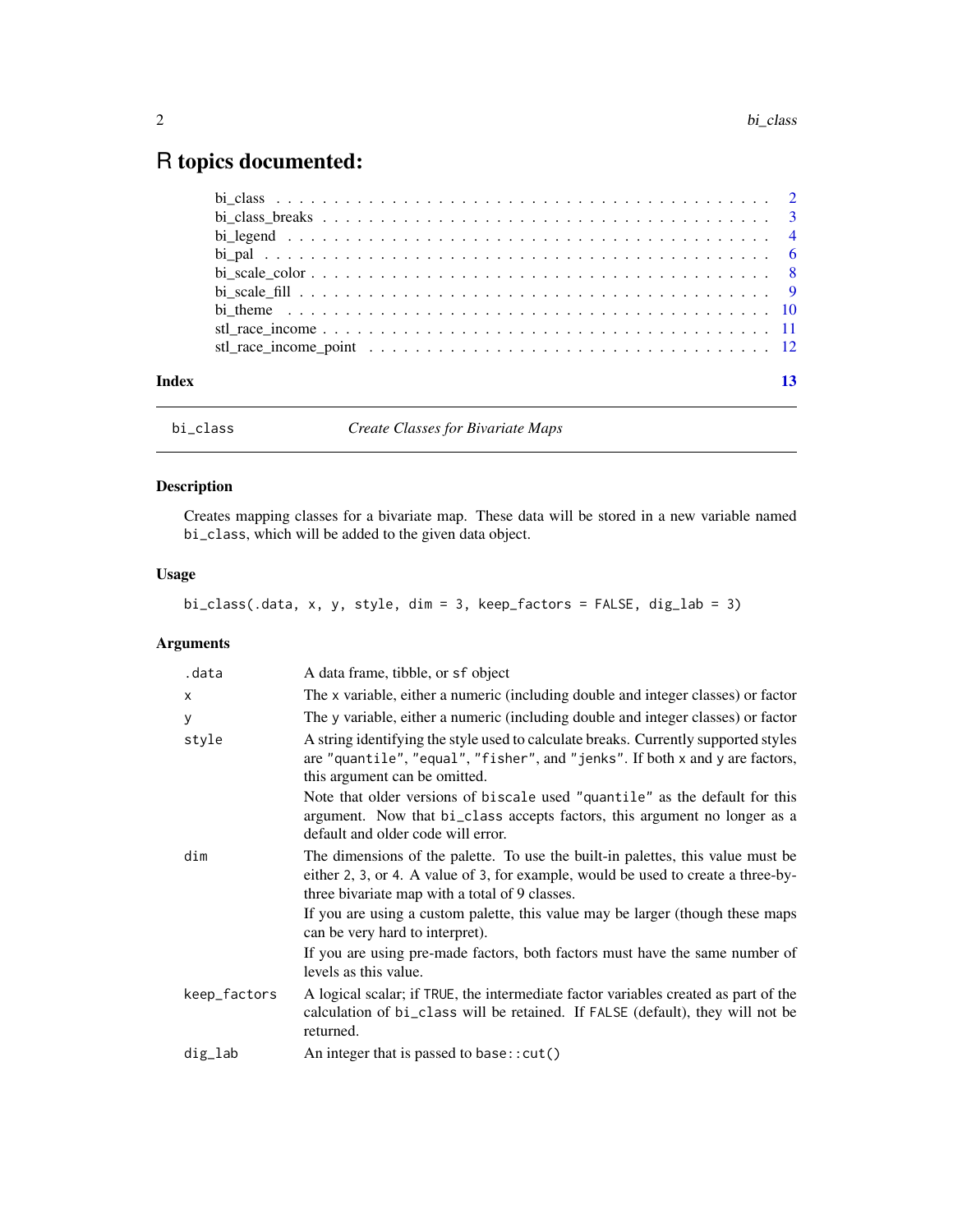#### <span id="page-2-0"></span>bi\_class\_breaks 3

#### Value

A copy of .data with a new variable bi\_class that contains combinations of values that correspond to an observations values for x and y. This is the basis for applying a bivariate color palette.

#### Examples

```
# quantile breaks, 2x2
data \le bi_class(stl_race_income, x = pctWhite, y = medInc, style = "quantile", dim = 2)
# summarize quantile breaks, 2x2
table(data$bi_class)
# quantile breaks, 3x3
data \le bi_class(stl_race_income, x = pctWhite, y = medInc, style = "quantile", dim = 3)
# summarize quantile breaks, 3x3
table(data$bi_class)
```
bi\_class\_breaks *Return Breaks*

#### Description

This function can be used to return a list containing vectors of either the ranges of values included in each category of x and y or, alternatively, the individual break values including the minimum and maximum values. This function supports simplified reporting as well as more descriptive legends.

#### Usage

```
bi_class_breaks(.data, x, y, style, dim = 3, clean_levels = TRUE,
   dig\_lab = 3, split = FALSE)
```
#### Arguments

| .data | A data frame, tibble, or sf object                                                                                                                                                                                     |
|-------|------------------------------------------------------------------------------------------------------------------------------------------------------------------------------------------------------------------------|
| X     | The x variable, either a numeric (including double and integer classes) or factor                                                                                                                                      |
| У     | The y variable, either a numeric (including double and integer classes) or factor                                                                                                                                      |
| style | A string identifying the style used to calculate breaks. Currently supported styles<br>are "quantile" (default), "equal", "fisher", and "jenks". If both x and y<br>are factors, this argument can be omitted.         |
| dim   | The dimensions of the palette. To use the built-in palettes, this value must be<br>either 2, 3, or 4. A value of 3, for example, would be used to create a three-by-<br>three bivariate map with a total of 9 classes. |
|       | If you are using a custom palette, this value may be larger (though these maps<br>can be very hard to interpret).                                                                                                      |
|       | If you are using pre-made factors, both factors must have the same number of<br>levels as this value.                                                                                                                  |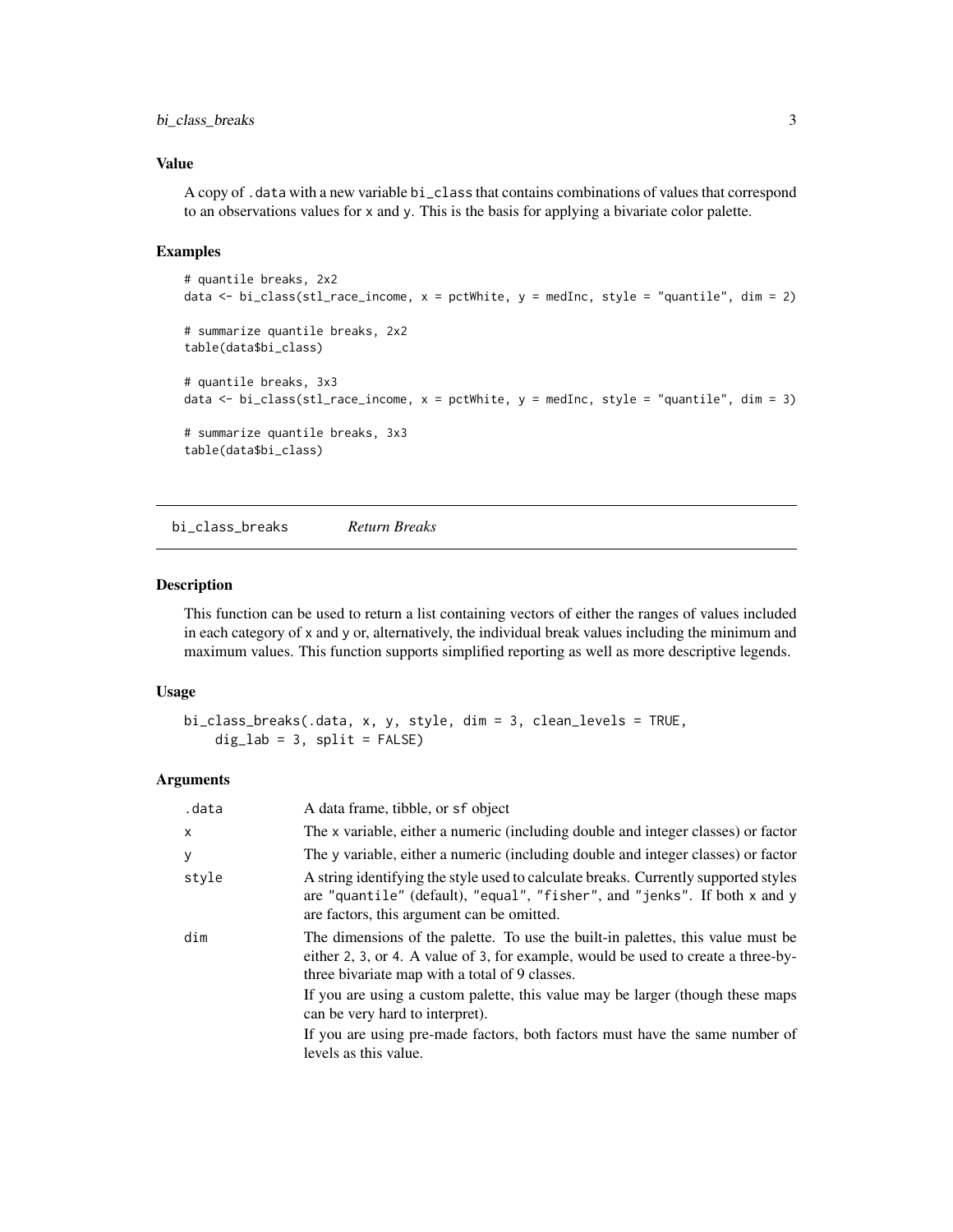<span id="page-3-0"></span>

| clean_levels | A logical scalar; if TRUE (default), the brackets and parentheses will be stripped<br>from the output. If FALSE (default), the levels will be returned with brackets and<br>parentheses. If split is TRUE and clean_levels is FALSE, the clean_levels<br>argument will be overridden.                                                                                      |
|--------------|----------------------------------------------------------------------------------------------------------------------------------------------------------------------------------------------------------------------------------------------------------------------------------------------------------------------------------------------------------------------------|
| dig_lab      | An integer that is passed to base:: $cut()$ ; it determines the number of digits<br>used in formatting break numbers. It can either be a scalar or a vector. If it is a<br>scalar, the value will be applied to both the x and y variables. If it is a vector,<br>the first element will be applied to the x variable and the second will be applied<br>to the y variable. |
| split        | A logical scalar; if FALSE (default), the range of values for each factor level<br>(corresponds to dim) will be returned for both the x and y variables. If TRUE, the<br>individual values for each break (including the minimum and maximum values)<br>will be returned.                                                                                                  |

#### Value

A list where bi\_x is a vector containing the breaks for the x variable and bi\_y is a vector containing the breaks for the y variable.

#### Examples

```
# return ranges for each category of x and y
bi_class_breaks(stl_race_income, style = "quantile", x = pctWhite, y = medInc,
   dim = 4, dig\_lab = c(4, 5), split = FALSE)# ranges can be returned with brackets and parentheses
bi_class_breaks(stl_race_income, style = "quantile", x = pctWhite, y = medInc,
    clean_levels = FALSE, dim = 4, dig_lab = 3, split = FALSE)
# return breaks for each category of x and y
bi_class_breaks(stl_race_income, style = "quantile", x = pctWhite, y = medInc,
    dim = 4, dig\_lab = c(4, 5), split = TRUE# optionally name vector for dig_lab for increased clarity of code
bi_class_breaks(stl_race_income, style = "quantile", x = pctWhite, y = medInc,
    dim = 4, dig\_lab = c(x = 4, y = 5), split = TRUE# scalars can also be used for dig_lab, though results may be less optimal
bi_class_breaks(stl_race_income, style = "quantile", x = pctWhite, y = medInc,
    dim = 4, dig\_lab = 3, split = TRUE)
```
bi\_legend *Create Object for Drawing Legend*

#### Description

Creates a ggplot object containing a legend that is specific to bivariate mapping.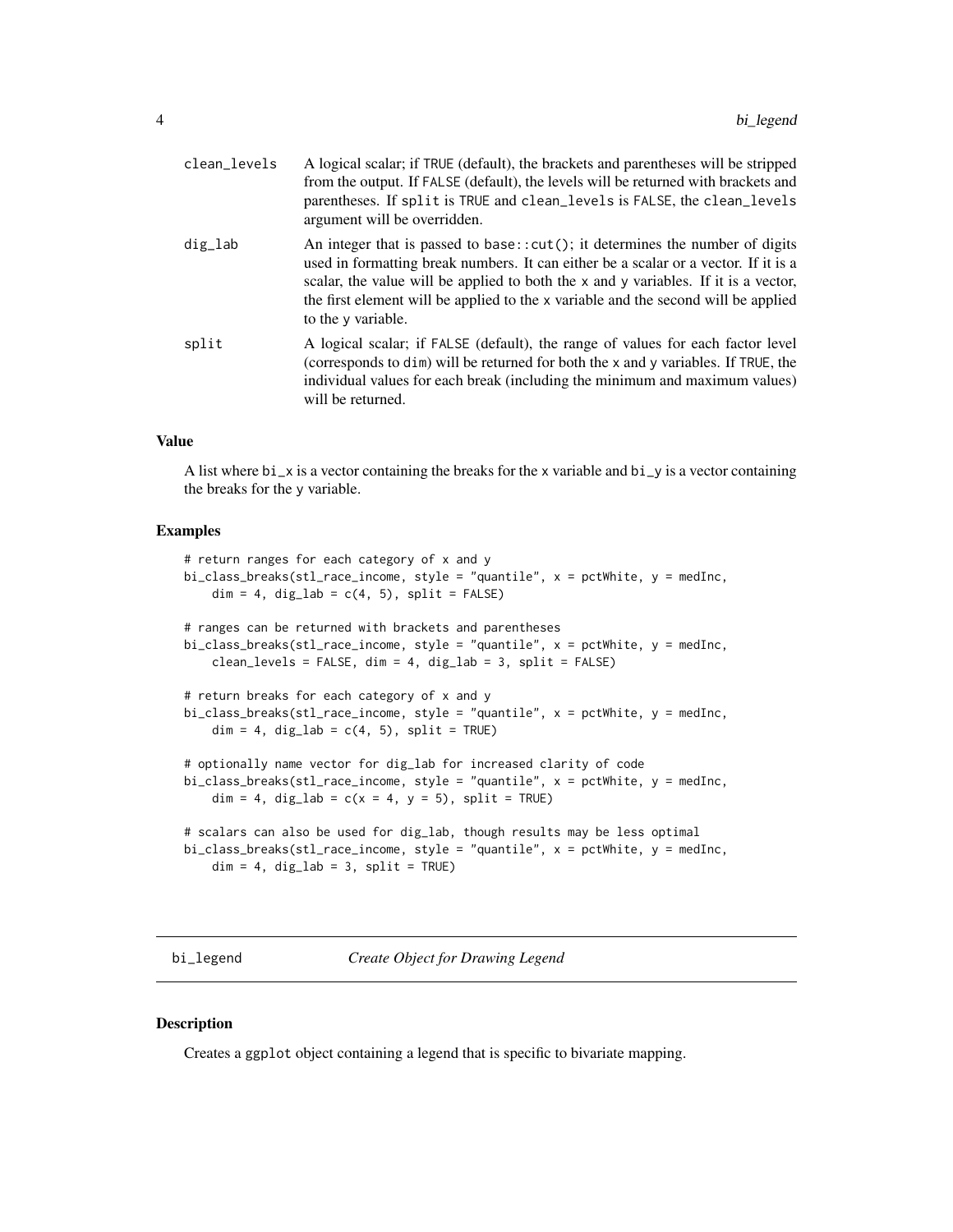#### <span id="page-4-0"></span>bi\_legend 5

### Usage

```
bi_legend(pal, dim = 3, xlab, ylab, size = 10, flip_axes = FALSE,
   rotate_pal = FALSE, pad_width = NA, pad_color = "#ffffff",
   breaks = NULL, arrows = TRUE)
```
#### Arguments

| pal        | A palette name or a vector containing a custom palette. See the help file for<br>bi_pal for complete list of built-in palette names. If you are providing a cus-<br>tom palette, it must follow the formatting described in the 'Advanced Options'<br>vignette.           |
|------------|---------------------------------------------------------------------------------------------------------------------------------------------------------------------------------------------------------------------------------------------------------------------------|
| dim        | The dimensions of the palette. To use the built-in palettes, this value must be<br>either 2, 3, or 4. A value of 3, for example, would be used to create a three-by-<br>three bivariate map with a total of 9 classes.                                                    |
|            | If you are using a custom palette, this value may be larger (though these maps<br>can be very hard to interpret). See the 'Advanced Options' vignette for details<br>on the relationship between dim values and palette size.                                             |
| xlab       | Text for desired x axis label on legend                                                                                                                                                                                                                                   |
| ylab       | Text for desired y axis label on legend                                                                                                                                                                                                                                   |
| size       | A numeric scalar; size of axis labels                                                                                                                                                                                                                                     |
| flip_axes  | A logical scalar; if TRUE, the axes of the palette will be flipped. If FALSE (de-<br>fault), the palette will be displayed on its original axes. Custom palettes with<br>'dim' greater than 4 cannot take advantage of flipping axes.                                     |
| rotate_pal | A logical scalar; if TRUE, the palette will be rotated 180 degrees. If FALSE (de-<br>fault), the palette will be displayed in its original orientation. Custom palettes<br>with 'dim' greater than 4 cannot take advantage of palette rotation.                           |
| pad_width  | An optional numeric scalar; controls the width of padding between tiles in the<br>legend                                                                                                                                                                                  |
| pad_color  | An optional character scalar; controls the color of padding between tiles in the<br>legend                                                                                                                                                                                |
| breaks     | An optional list created by bi_class_breaks. Depending on the options se-<br>lected when making the list, labels will placed showing the corresponding range<br>of values for each axis or, if split = TRUE, showing the individual breaks.                               |
| arrows     | A logical scalar; if TRUE (default), directional arrows will be added to both the x<br>and y axes of the legend. If you want to suppress these arrows, especially if you<br>are supplying breaks to create a more detailed legend, this parameter can be set<br>of FALSE. |

#### Value

A ggplot object with a bivariate legend.

#### See Also

[bi\\_pal](#page-5-1)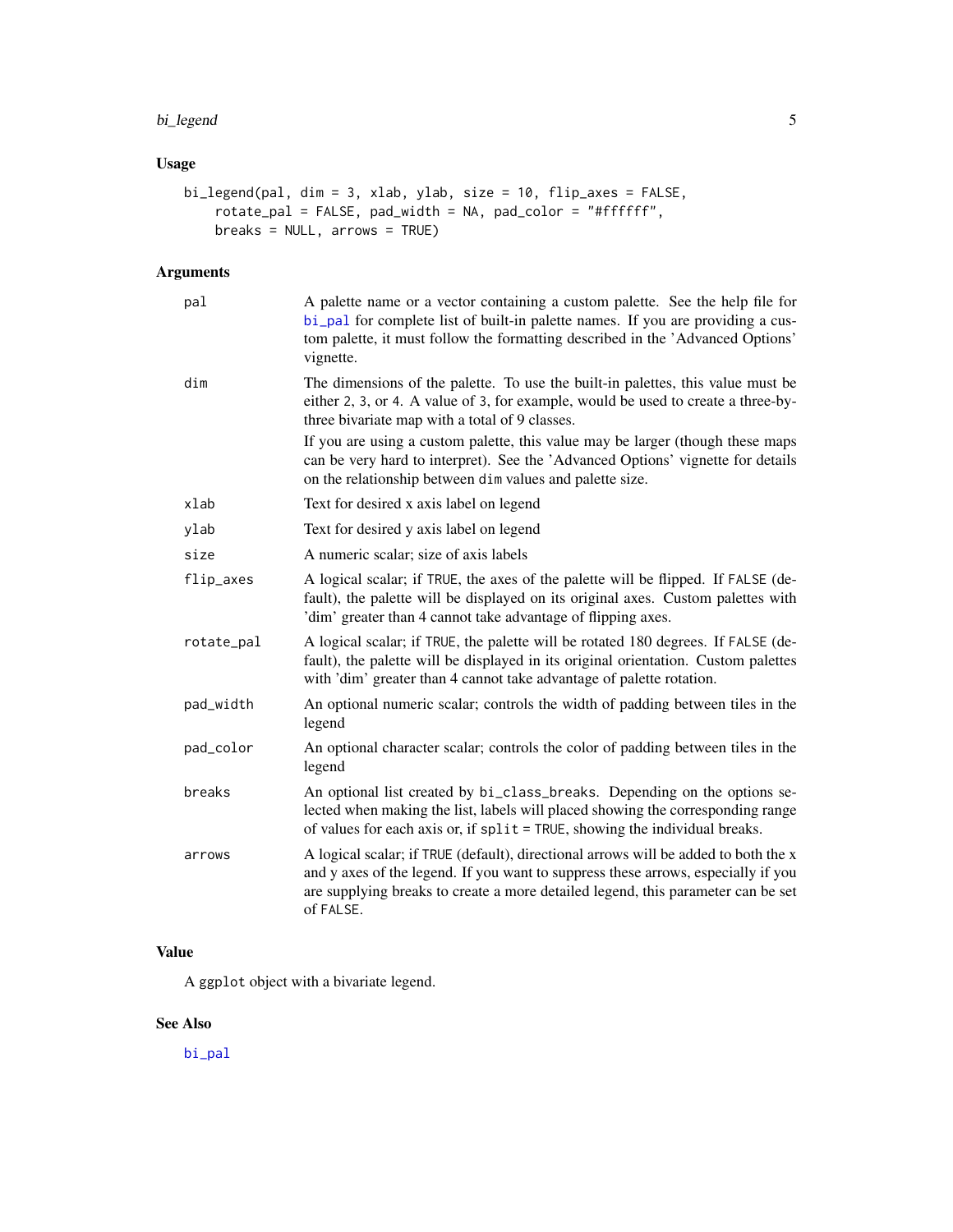#### Examples

```
# sample 3x3 legend
legend <- bi_legend(pal = "GrPink",
                    dim = 3,
                    xlab = "Higher % White ",
                    ylab = "Higher Income ",
                    size = 16# print legend
legend
# sample 3x3 legend with breaks
## create vector of breaks
break_vals <- bi_class_breaks(stl_race_income, style = "quantile",
    x = pctWhite, y = medInc, dim = 3, dig_lab = c(x = 4, y = 5),
    split = TRUE)
## create legend
legend <- bi_legend(pal = "GrPink",
                    dim = 3,
                    xlab = "Higher % White ",
                    ylab = "Higher Income ",
                    size = 16,
                    breaks = break_vals,
                    arrows = FALSE)
# print legend
legend
```
<span id="page-5-1"></span>bi\_pal *Preview Palettes and Hex Values*

#### Description

Prints either a visual preview of each palette or the associated hex values.

#### Usage

```
bi_pal(pal, dim = 3, preview = TRUE, flip_axes = FALSE, rotate_pal = FALSE)
```
#### Arguments

```
pal A palette name or a vector containing a custom palette. If you are provid-
                ing a palette name, it must be one of: "Bluegill", "BlueGold", "BlueOr",
                "BlueYl", "Brown"/"Brown2", "DkBlue"/"DkBlue2", "DkCyan"/"DkCyan2", "DkViolet"/"DkViolet2",
                "GrPink"/"GrPink2", "PinkGrn", "PurpleGrn", or "PurpleOr".
```
<span id="page-5-0"></span>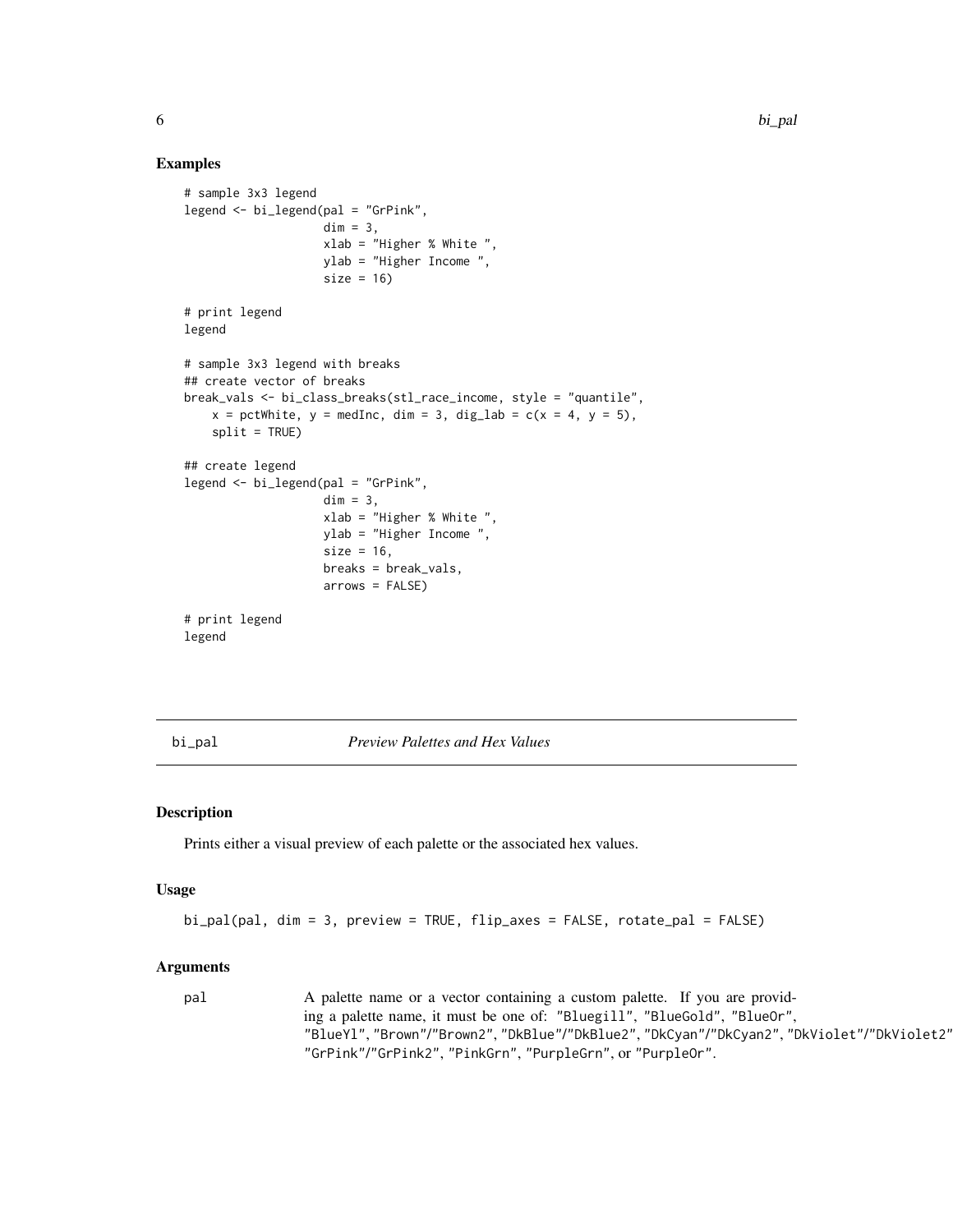|            | Pairs of palettes, such as "GrPink"/"GrPink2", are included for legacy sup-<br>port. The numbered palettes support four-by-four bivarite maps while the un-<br>numbered ones, which were the five included in the original release of the pack-<br>age, only support two-by-two and three-by-three maps. |
|------------|----------------------------------------------------------------------------------------------------------------------------------------------------------------------------------------------------------------------------------------------------------------------------------------------------------|
|            | If you are providing a custom palette, it must follow the formatting described in<br>the 'Advanced Options' vignette.                                                                                                                                                                                    |
| dim        | The dimensions of the palette. To use the built-in palettes, this value must be<br>either 2, 3, or 4. A value of 3, for example, would be used to create a three-by-<br>three bivariate map with a total of 9 classes.                                                                                   |
|            | If you are using a custom palette, this value may be larger (though these maps<br>can be very hard to interpret). See the 'Advanced Options' vignette for details<br>on the relationship between dim values and palette size.                                                                            |
| preview    | A logical scalar; if TRUE (default), an image preview will be generated. If FALSE,<br>a vector with hex color values will be returned.                                                                                                                                                                   |
| flip_axes  | A logical scalar; if TRUE the axes of the palette will be flipped. If FALSE (default),<br>the palette will be displayed on its original axes. Custom palettes with 'dim'<br>greater than 4 cannot take advantage of flipping axes.                                                                       |
| rotate_pal | A logical scalar; if TRUE the palette will be rotated 180 degrees. If FALSE (de-<br>fault), the palette will be displayed in its original orientation. Custom palettes<br>with 'dim' greater than 4 cannot take advantage of palette rotation.                                                           |
|            |                                                                                                                                                                                                                                                                                                          |

#### Details

The "Brown", "DkBlue", "DkCyan", and "GrPink" palettes were made by [Joshua Stevens.](https://www.joshuastevens.net/cartography/make-a-bivariate-choropleth-map/) The "DkViolet" palette was made by [Timo Grossenbacher and Angelo Zehr.](https://timogrossenbacher.ch/2019/04/bivariate-maps-with-ggplot2-and-sf/) Many of the new palettes were inspired by Branson Fox's earlier work to expand biscale.

#### Value

If preview = TRUE, an image preview of the legend will be returned. Otherwise, if preview = FALSE, a named vector with class values for names and their corresponding hex color values.

#### Examples

```
# gray pink palette, 2x2
bi\_pal(pal = "GrPink", dim = 2)# gray pink palette, 2x2 hex values
bi_pal(pal = "GrPink", dim = 2, preview = FALSE)
# gray pink palette, 3x3
bi\_pal(pal = "GrPink", dim = 3)# gray pink palette, 3x3 hex values
bi_pal(pal = "GrPink", dim = 3, preview = FALSE)
# custom palette
custom_pal <- c(
   "1-1" = "tcabed0", t low x, low y
```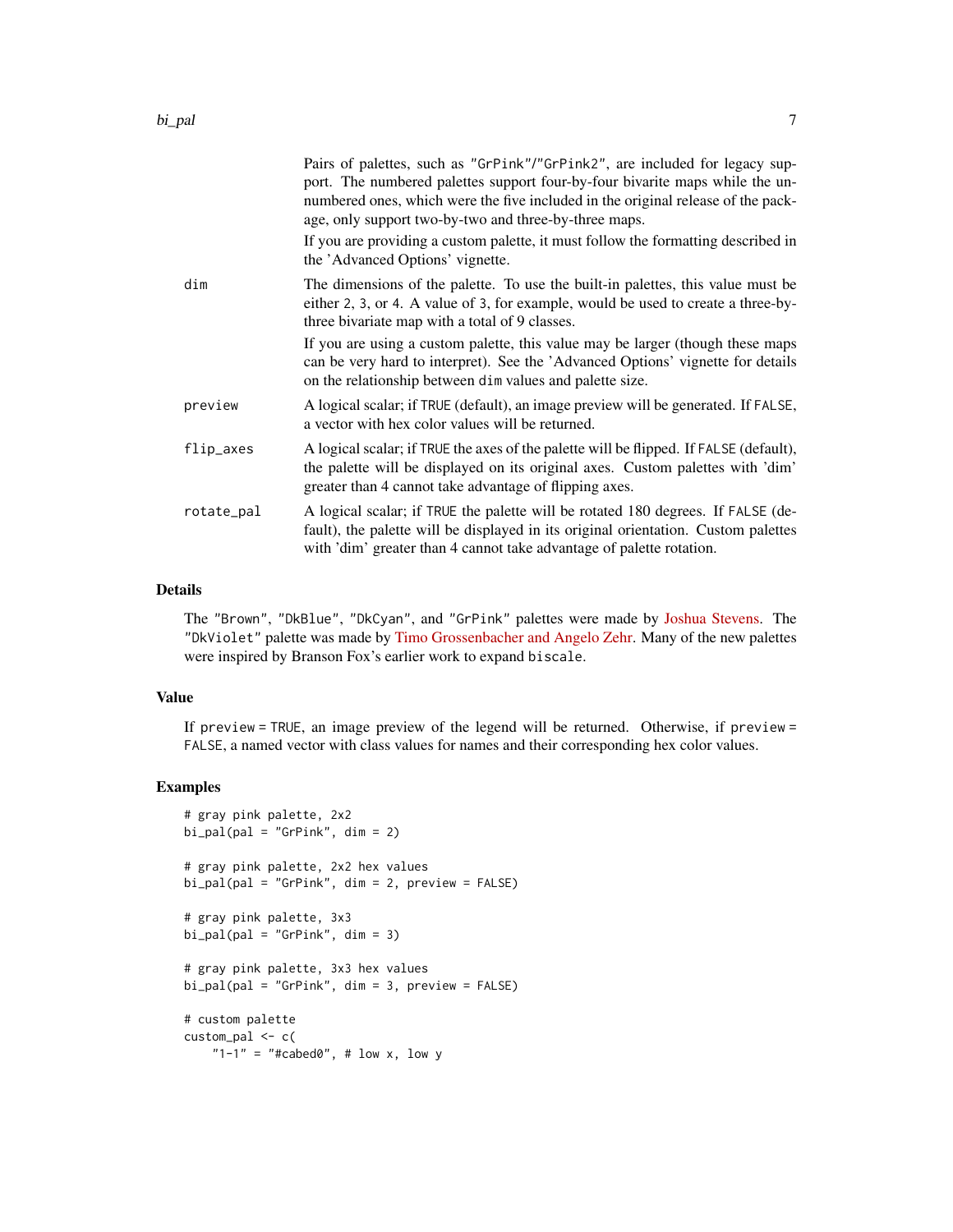```
"2-1" = "4ae3a4e", # high x, low y"1-2" = "#4885c1", # low x, high y"2-2" = "#3f2949" # high x, high y
\overline{\phantom{a}}bi_pal(pal = custom_pal, dim = 2, preview = FALSE)
```
bi\_scale\_color *Apply Bivariate Color to ggplot Object*

#### Description

Applies the selected palette as the color aesthetic when [geom\\_sf](#page-0-0) is used and the bi\_class variable is given as the color in the aesthetic mapping.

#### Usage

bi\_scale\_color(pal, dim = 3, flip\_axes = FALSE, rotate\_pal = FALSE, ...)

#### Arguments

| pal        | A palette name or a vector containing a custom palette. See the help file for<br>bi_pal for complete list of built-in palette names. If you are providing a cus-<br>tom palette, it must follow the formatting described in the 'Advanced Options'<br>vignette. |
|------------|-----------------------------------------------------------------------------------------------------------------------------------------------------------------------------------------------------------------------------------------------------------------|
| dim        | The dimensions of the palette. To use the built-in palettes, this value must be<br>either 2, 3, or 4. A value of 3, for example, would be used to create a three-by-<br>three bivariate map with a total of 9 classes.                                          |
|            | If you are using a custom palette, this value may be larger (though these maps<br>can be very hard to interpret). See the 'Advanced Options' vignette for details<br>on the relationship between dim values and palette size.                                   |
| flip_axes  | A logical scalar; if TRUE the axes of the palette will be flipped. If FALSE (default),<br>the palette will be displayed on its original axes. Custom palettes with 'dim'<br>greater than 4 cannot take advantage of flipping axes.                              |
| rotate_pal | A logical scalar; if TRUE the palette will be rotated 180 degrees. If FALSE (de-<br>fault), the palette will be displayed in its original orientation. Custom palettes<br>with 'dim' greater than 4 cannot take advantage of palette rotation.                  |
| $\ddotsc$  | Arguments to pass to scale_color_manual                                                                                                                                                                                                                         |

#### Value

A ggplot object with the given bivariate palette applied to the data.

#### See Also

bi\_pal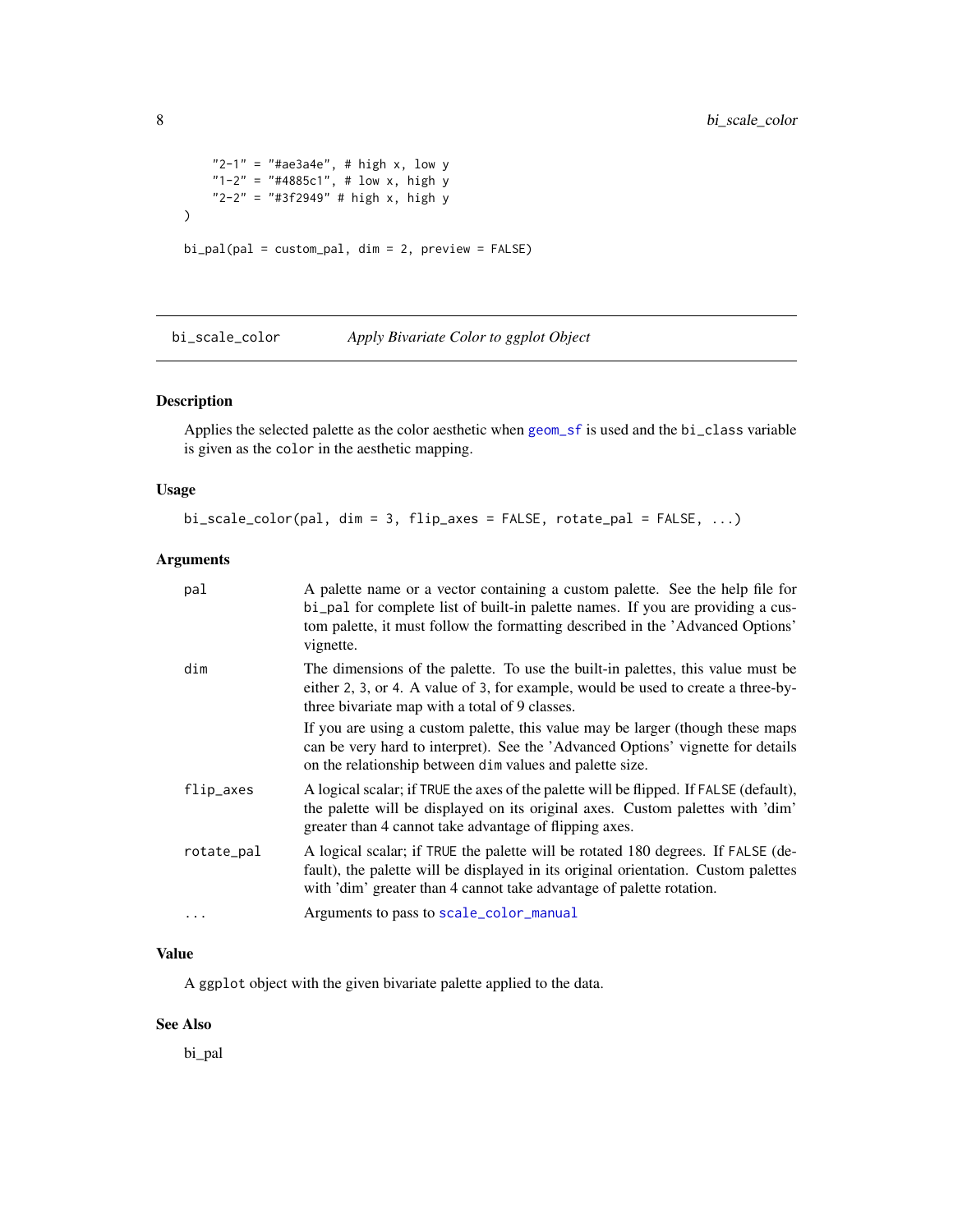#### <span id="page-8-0"></span>bi\_scale\_fill 9

#### Examples

```
# load dependencies
library(ggplot2)
# add breaks, 3x3
data <- bi_class(stl_race_income, x = pctWhite, y = medInc, style = "quantile", dim = 3)
# create map
plot <- ggplot() +
  geom_sf(data = data, aes(color = bi_class), size = 2, show.legend = FALSE) +
  bi_scale_color(pal = "GrPink", dim = 3)
```
bi\_scale\_fill *Apply Bivariate Fill to ggplot Object*

#### Description

Applies the selected palette as the fill aesthetic when [geom\\_sf](#page-0-0) is used and the bi\_class variable is given as the fill in the aesthetic mapping.

#### Usage

```
bi_scale_fill(pal, dim = 3, flip_axes = FALSE, rotate_pal = FALSE, ...)
```
#### Arguments

| pal        | A palette name or a vector containing a custom palette. See the help file for<br>bi_pal for complete list of built-in palette names. If you are providing a cus-<br>tom palette, it must follow the formatting described in the 'Advanced Options'<br>vignette. |
|------------|-----------------------------------------------------------------------------------------------------------------------------------------------------------------------------------------------------------------------------------------------------------------|
| dim        | The dimensions of the palette, either 2 for a two-by-two palette, 3 for a three-<br>by-three palette, or 4 for a four-by-four palette.                                                                                                                          |
| flip_axes  | A logical scalar; if TRUE the axes of the palette will be flipped. If FALSE (default),<br>the palette will be displayed on its original axes.                                                                                                                   |
| rotate_pal | A logical scalar; if TRUE the palette will be rotated 180 degrees. If FALSE (de-<br>fault), the palette will be displayed in its original orientation                                                                                                           |
| $\cdots$   | Arguments to pass to scale_fill_manual                                                                                                                                                                                                                          |

#### Value

A ggplot object with the given bivariate palette applied to the data.

#### See Also

bi\_pal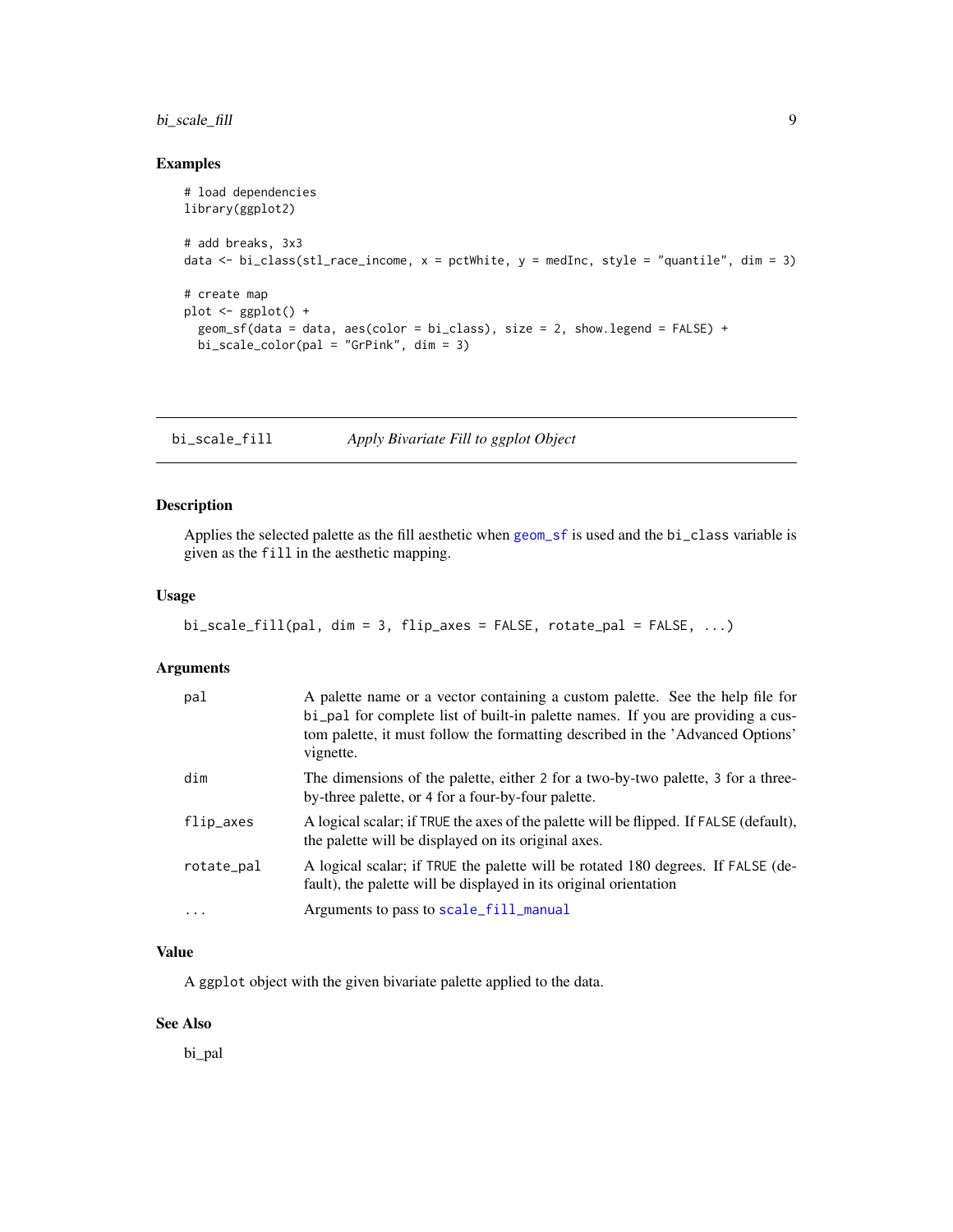#### Examples

```
# load dependencies
library(ggplot2)
# add breaks, 3x3
data <- bi_class(stl_race_income, x = pctWhite, y = medInc, style = "quantile", dim = 3)
# create map
plot \leftarrow ggplot() +
 geom_sf(data = data, aes(fill = bi_class), color = "white", size = 0.1, show.legend = FALSE) +
 bi_scale_fill(pal = "GrPink", dim = 3)
```
bi\_theme *Basic Theme for Bivariate Mapping*

#### Description

A theme for creating a simple, clean bivariate map using [ggplot2](#page-0-0).

#### Usage

```
bi_theme(
  base_family = "sans",
  base_size = 24,
  bg_color = "#ffffff",
  font_color = "#000000",
  ...
\mathcal{L}
```
#### Arguments

| base_family | A character string representing the font family to be used in the map.                        |
|-------------|-----------------------------------------------------------------------------------------------|
| base_size   | A number representing the base size used in the map.                                          |
| bg_color    | A character string containing the hex value for the desired color of the map's<br>background. |
| font_color  | A character string containing the hex value for the desired color of the map's<br>text.       |
| $\ddotsc$   | Arguments to pass on to ggplot2's theme function                                              |

#### Examples

```
# load suggested dependencies
library(ggplot2)
library(sf)
```
# add breaks, 3x3

<span id="page-9-0"></span>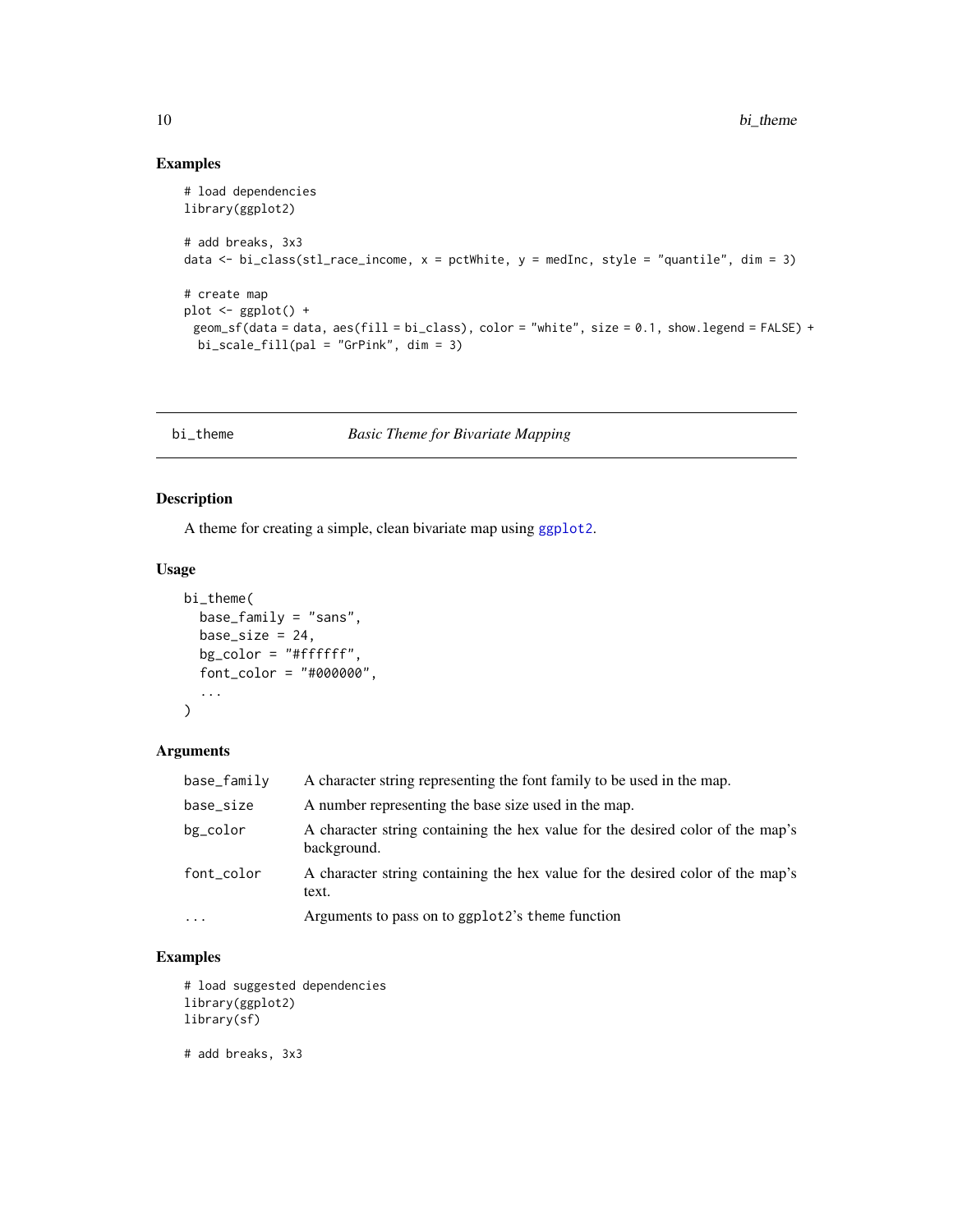#### <span id="page-10-0"></span>stl\_race\_income 11

```
data \le bi_class(stl_race_income, x = pctWhite, y = medInc, style = "quantile", dim = 3)
# create map
ggplot() +
 geom_sf(data = data, aes(fill = bi_class), color = "white", size = 0.1, show.legend = FALSE) +
 bi\_scale\_fill(pal = "GrPink", dim = 3) +bi_theme()
```
stl\_race\_income *Race and Median Income in St. Louis by Census Tract, 2017*

#### Description

A simple features data set containing the geometry and associated attributes for the 2013-2017 American Community Survey estimates for median household income and the percentage of white residents in St. Louis. This version of the sample data are stored as polygon data.

#### Usage

data(stl\_race\_income)

#### Format

A data frame with 106 rows and 4 variables:

GEOID full GEOID string

pctWhite Percent of white residents per tract

medInc Median household income of tract

geometry simple features geometry

#### Source

tidycensus package

#### Examples

```
str(stl_race_income)
head(stl_race_income)
summary(stl_race_income$medInc)
```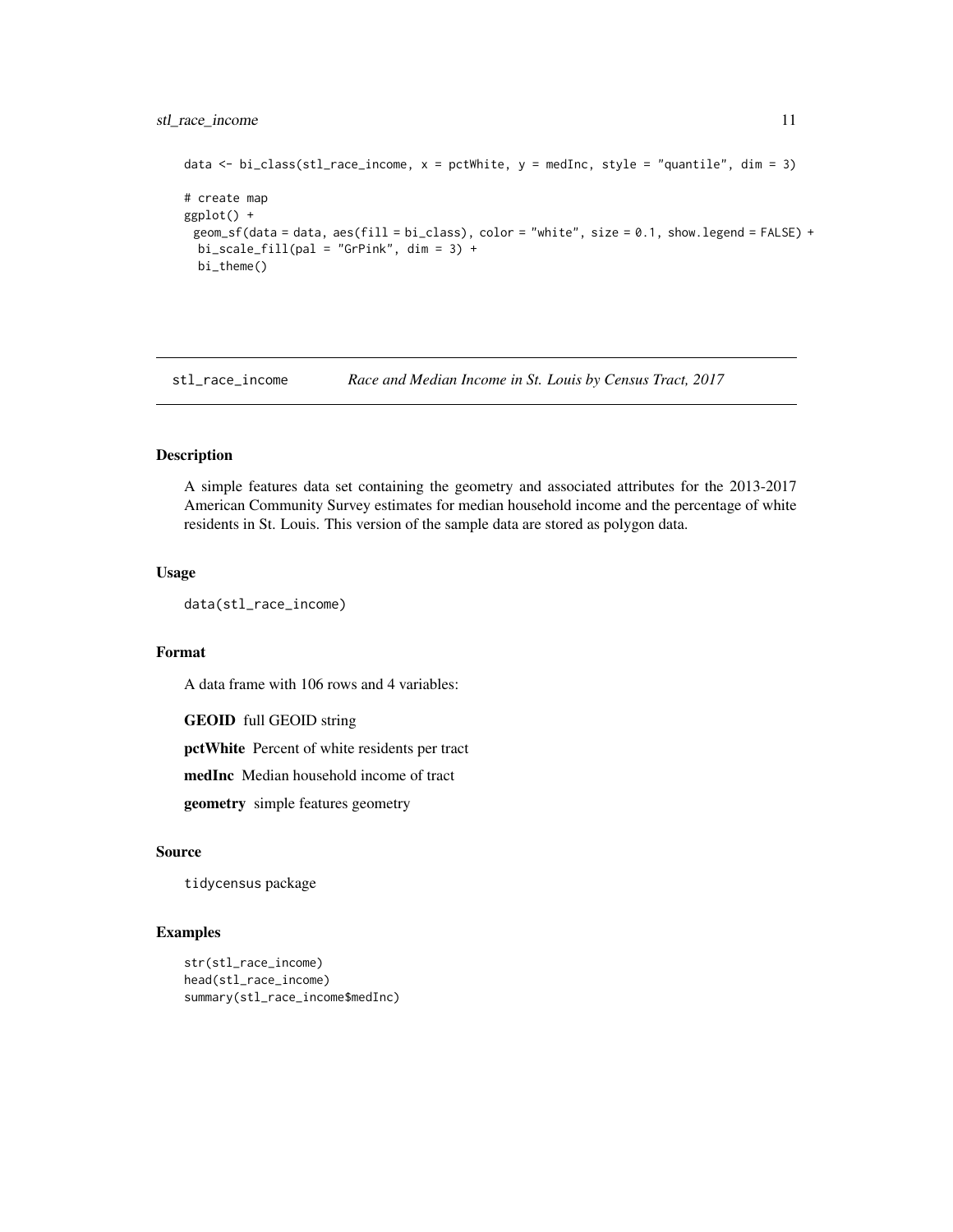<span id="page-11-0"></span>stl\_race\_income\_point *Race and Median Income in St. Louis by Census Tract, 2017*

#### Description

A simple features data set containing the geometry and associated attributes for the 2013-2017 American Community Survey estimates for median household income and the percentage of white residents in St. Louis. This version of the sample data are stored as point data.

#### Usage

```
data(stl_race_income_point)
```
### Format

A data frame with 106 rows and 4 variables:

GEOID full GEOID string pctWhite Percent of white residents per tract medInc Median household income of tract geometry simple features geometry

#### Source

tidycensus package

#### Examples

```
str(stl_race_income_point)
head(stl_race_income_point)
summary(stl_race_income_point$medInc)
```